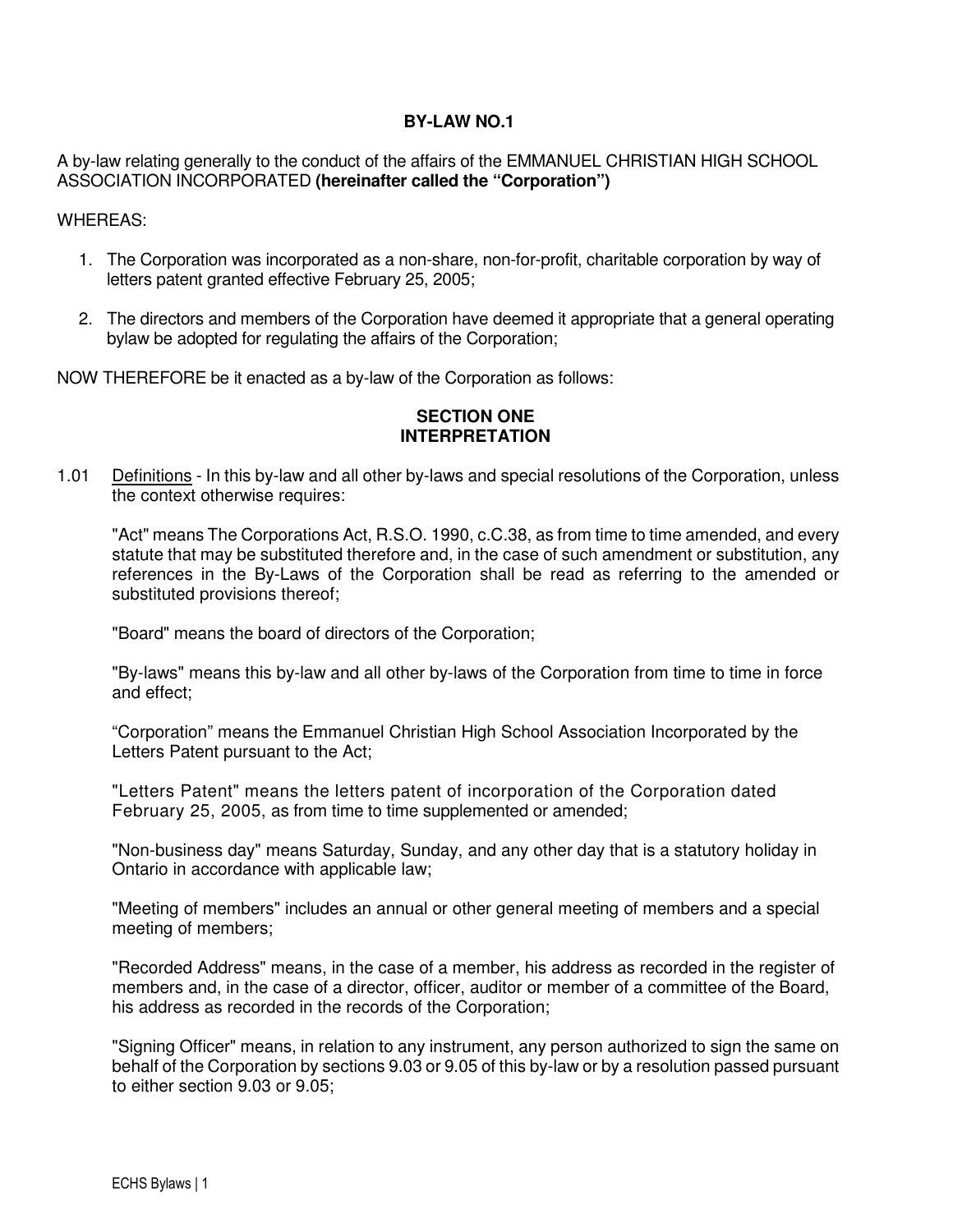1.02 Terms – All terms contained in the By-Laws which are defined in the Act shall have the meanings given to such terms in the Act.

- 1.03 Number and Gender words importing the singular number include the plural and vice versa; words importing the masculine gender include the feminine and neuter genders; and words importing persons include individuals, bodies corporate, partnerships, trusts and unincorporated organizations.
- 1.04 Headings The headings used in the By-Laws are inserted for reference purposes only and are not to be considered or taken into account in construing the terms or provisions thereof or to be deemed in any way to clarify, modify or explain the effect of any such terms or provisions.

### **SECTION TWO GENERAL PROVISIONS**

2.01 Head Office - Until changed in accordance with the Act, the head office of the Corporation shall be in the Township of Centre Wellington in the Province of Ontario and at such location therein as the Board may from time to time determine by resolution.

 Corporate Seal - Until changed by resolution of the Board, the corporate seal of the Corporation shall be in the form impressed hereon.

### **SECTION THREE DIRECTORS**

- 3.01 Number of Directors and Quorum Until changed in accordance with the Act, the Board shall consist of eight (8) directors of whom five (5) shall constitute a quorum for the transaction of business.
- 3.02 Qualifications No person shall be qualified for election or appointment as a director if:
	- a) he is not a communicant member in good standing of a Canadian Reformed Church or of a church with whom the federation of the Canadian Reformed Churches maintains a sister church relationship;
	- b) if he is an undischarged bankrupt;
	- c) if he is mentally incompetent or incapable of managing his affairs;
	- d) if he has not attained 18 years of age; or
	- e) is an employee of the Corporation.

A director shall be a member of the Corporation throughout his term of office. A person shall automatically cease to be a director if he ceases to be a communicant member in good standing of a Canadian Reformed Church or of a church with whom the federation of the Canadian Reformed Churches maintains a sister church relationship.

3.03 Consent - No election or appointment of a person as a director shall be effective unless (a) he consents in writing to act as a director before his election, or appointment, or within 10 days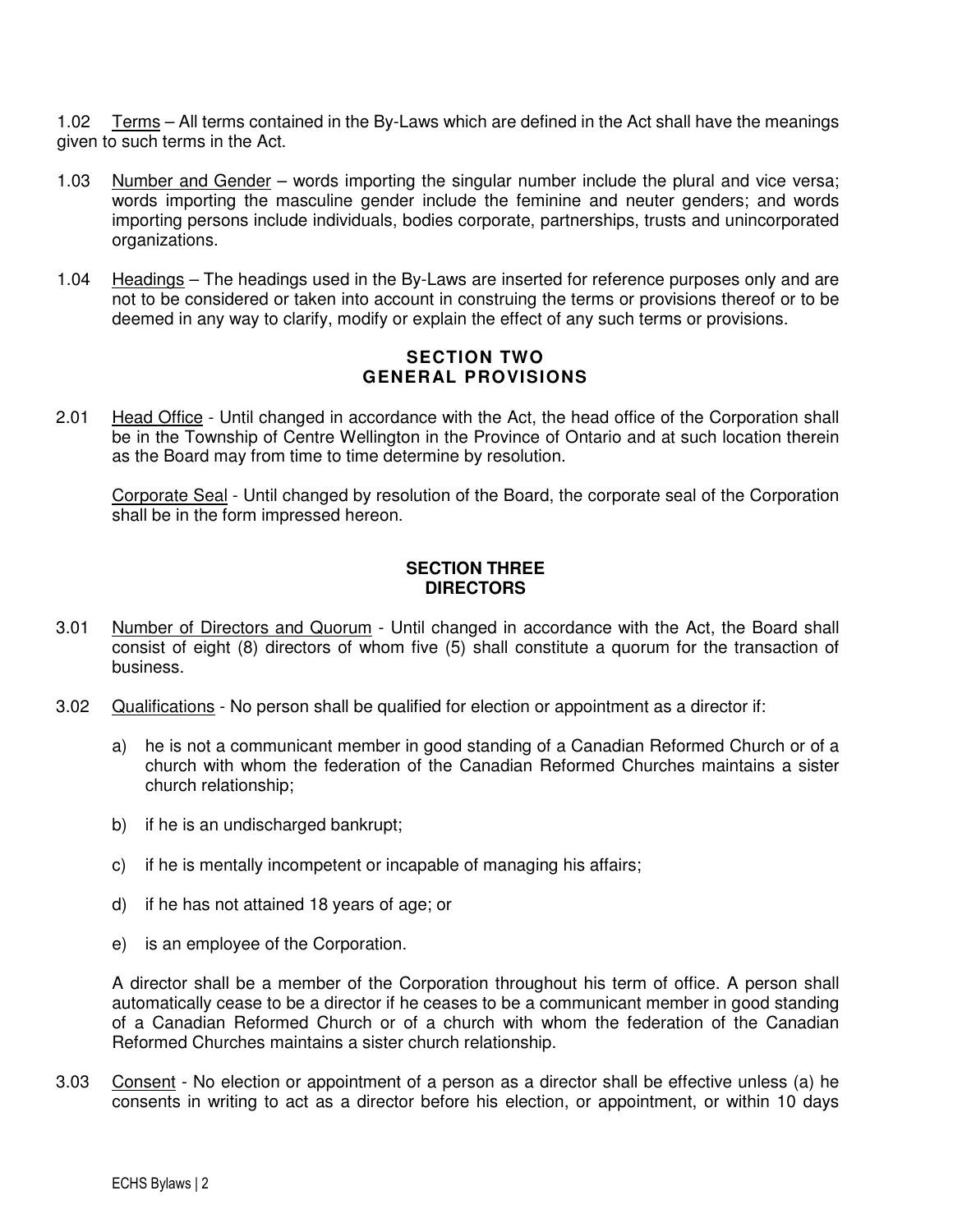thereafter, or (b) he was present at the meeting when he was elected or appointed and did not refuse at that meeting to act as a director.

- 3.04 Nomination The Board shall, prior to each annual meeting or other members' meeting at which directors are to elected, present a slate of members for election at such meeting in a number double the number of vacancies on the Board and shall give four weeks' notice thereof. The members may add further nominations to such slate by submitting the same to the board in writing at least two weeks in advance of such meeting. Each such further nomination shall be made by at least two members and shall be supported by the written consent of the nominee.
- 3.05 Election and Term The Directors of the Corporation shall be elected and shall retire in rotation in the following manner, that is to say, at each annual meeting of the members directors shall be elected to fill the positions of those directors whose term of office has expired and each director so elected shall hold office for a term of three years from the date of their election or until the third annual meeting after his election, whichever first occurs. Directors, if qualified, shall be eligible for re-election, provided that no person may hold office as director for more than two consecutive terms. If someone serves two consecutive terms as a director, provided at least one year has elapsed following the completion of his second term, such individual shall then again be eligible for re-election as a member of the Board. The election shall be by ballot. If an election of directors is not held at the proper time, the directors shall continue in office until their successors are elected.
- 3.06 Removal of Directors The members of the Corporation may, by resolutions passed by at least two-thirds of the votes cast thereon at a meeting of members called for that purpose, remove any director before the expiration of his term of office. The resulting vacancy may be filled in accordance with the procedure specified in 3.04.
- 3.07 Vacation of Office The office of director shall be vacated upon the occurrence of any of the following events: (a) if he ceases to be a communicant member in a good standing of a Canadian Reformed Church or of a Church with whom the federation of the Canadian Reformed Churches maintains a sister relationship; (b) if a receiving order is made against him or if he makes an assignment under the Bankruptcy and Insolvency Act (Canada); (c) if an order is made declaring him to be mentally incompetent or incapable of managing his affairs; (d) if he shall by removed from office by resolution of the members as provided in section 3.06; or (e) if by notice in writing to the Corporation he resigns his office and such resignation, if not effective immediately, becomes effective in accordance with its terms.
- 3.08 Vacancies If a vacancy shall occur in the Board, the remaining directors shall forthwith call a meeting of members to fill the vacancy. If the number of directors is increased, a vacancy or vacancies on the Board to the number of the authorized increase shall thereby be deemed to have occurred which may be filled in the manner above provided.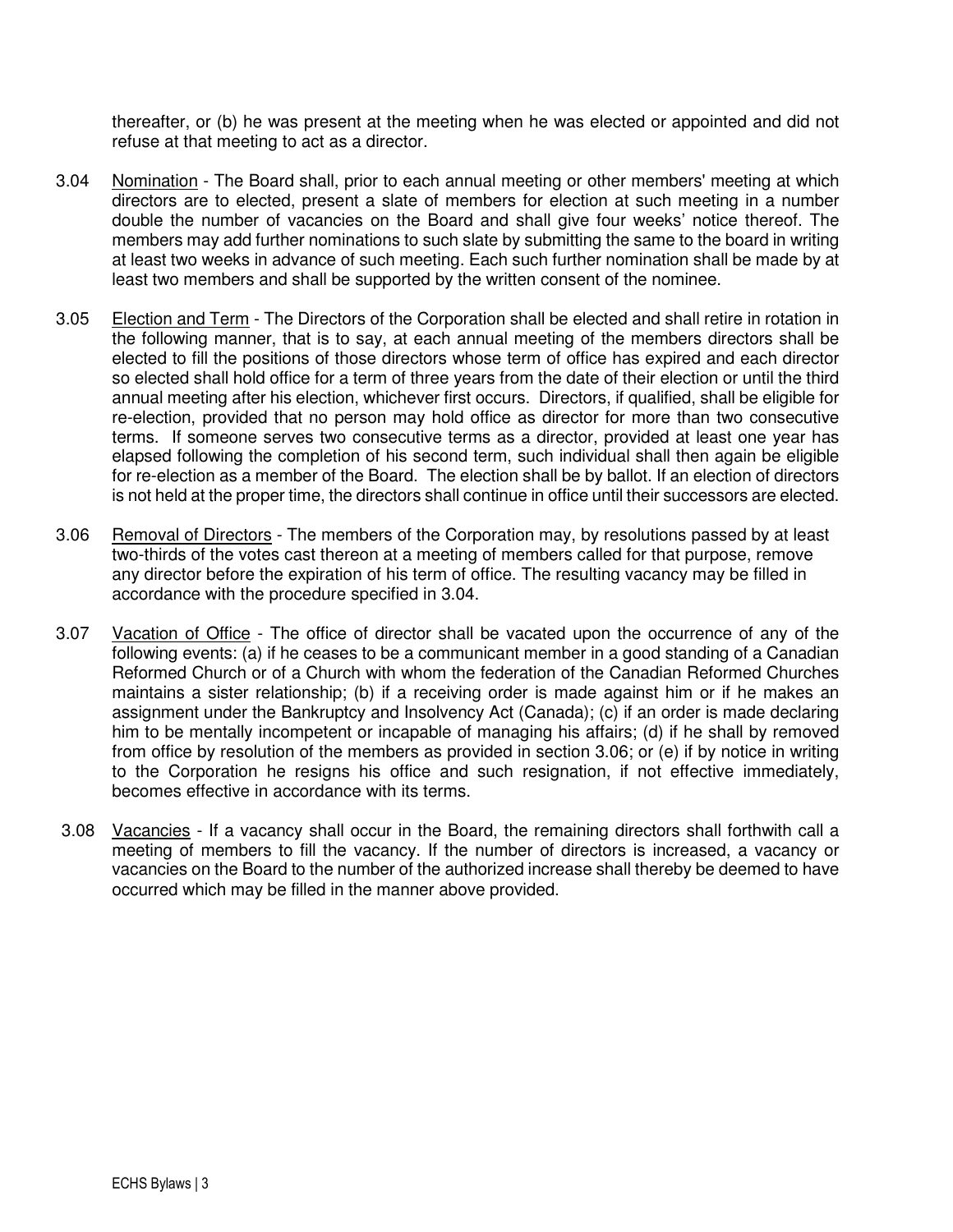3.09 Action by the Board - The Board shall manage or supervise the management of the affairs of the Corporation. The powers of the Board may be exercised by a meeting at which a quorum of directors is present or by a by-law or resolution consented to in accordance with the Act by the signature of all the directors then in office if constituting a quorum. Where there is a vacancy or vacancies in the Board, the remaining directors may exercise all the powers of the Board so long as a quorum remains in office.

Without in any way limiting the generality of the foregoing, the directors are charged with the following specific duties:

- a) to determine school policies in harmony with the principles and purpose of the Corporation;
- b) to engage a principal and teaching staff who are qualified to carry out the educational programme and policies of the school;
- c) to devise ways and means of obtaining the necessary funds for operating the school and determine how these funds shall be distributed; and
- d) to appoint some of its members to visit the school at least twice a year to assure themselves of the faithful carrying on of the school's educational programme and policies.
- 3.10 PLACE OF MEETING Meetings of the Board shall be held at the head office of the Corporation, or if the Board so determine, at any place elsewhere in Ontario.
- 3.11 CALLING OF MEETING Meetings of the Board shall be held from the time to time at such place (subject to section 3.10) at such time and such day as the Board, the president, the vice-president, or any two directors may determine. Notice of the time and place of every meeting so called shall be given in the manner provided in Section Twelve to each director (a) not less than 72 hours before the time when the meeting is to be held if the notice is mailed, or (b) not less than 48 hours before the time when the meeting is to be held if the notice is given personally or is delivered or is sent by any means of transmitted or recorded communication; provided that no notice of a meeting shall be necessary if all the directors are present or if those absent waive notice of or otherwise consent to such meeting being held.
- 3.12 NO NOTICE REQUIRED IN CERTAIN CASES No formal notice of any meeting of the Board is required if all the directors are present or if those absent have signified their consent of the meeting being held in their absence. Provided a quorum of directors is present the Board may also without notice hold a meeting immediately following the meeting of members at which directors were elected.
- 3.13 REGULAR MEETING The Board may appoint a day or days in any month or months for regular meetings at a place and hour to be named. A copy of any resolution of the board fixing the place and time of regular meetings of the Board shall be sent to each director forthwith after being passed, but no other notice shall be required for any regular meeting.
- 3.14 ORDER OF PROCEDURE OF MEETINGS The following matters shall be normally be dealt with at each Board meeting, without limitation:
	- a) Singing, Scripture reading and Prayer
	- b) Roll Call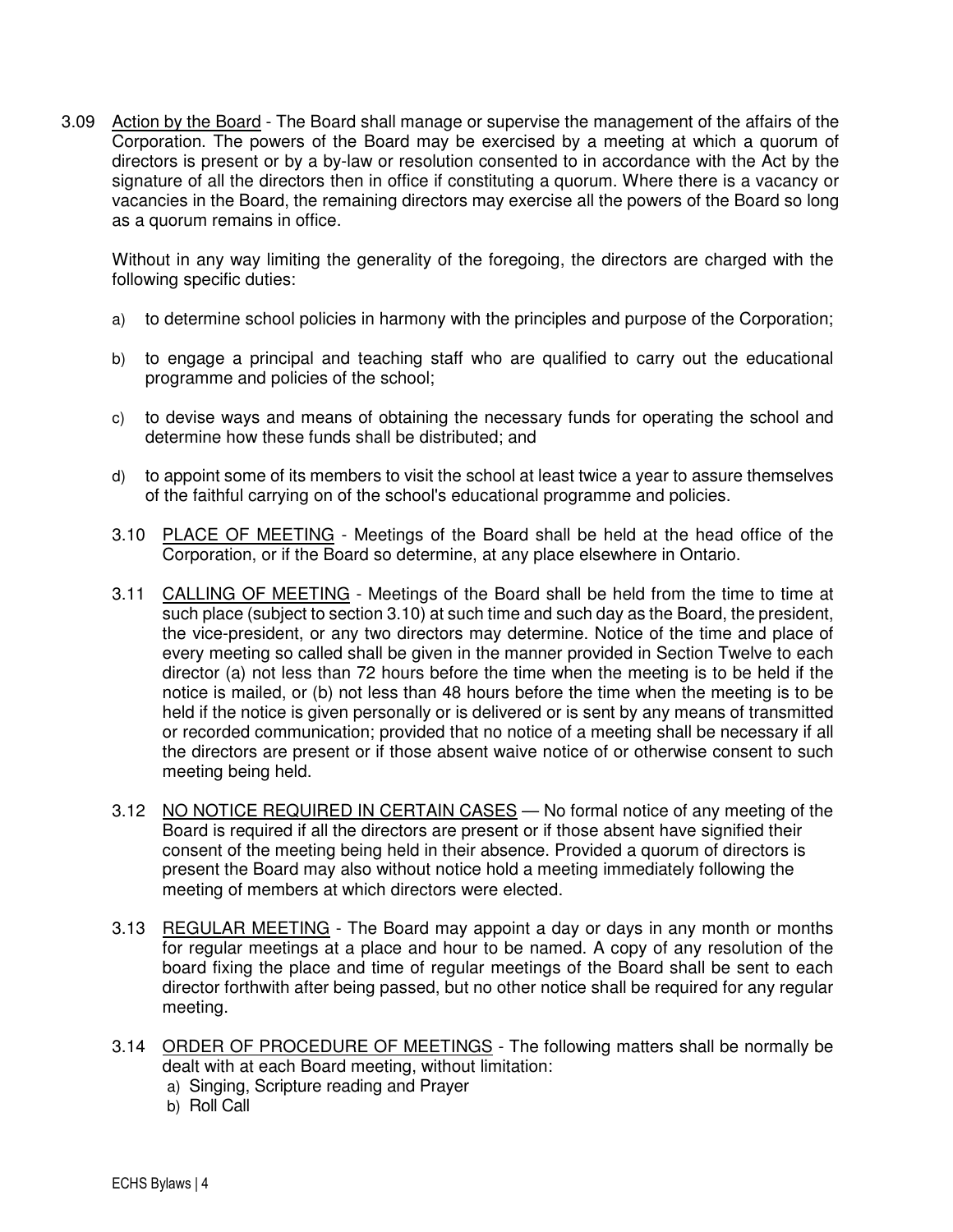- c) Minutes of the previous meeting
- d) Papers and correspondence
- e) Report of the principal
- f) Reports of the standing committees
- g) Reports of the special committees
- h) Consideration of unfinished business
- i) Consideration of new business
- j) Question period
- k) Singing
- l) Adjournment and closing prayer
- 3.15 CHAIRMAN Subject to Section 5.02, the president, or in his absence the vice-president shall be chairman of any meeting of the Board. If no such officer is present, the directors present shall choose one of their number to be chairman.
- 3.16 VOTES OF GOVERN At all meetings of the Board every question shall be decided by a majority of the votes cast on the question. In case of an equality of votes the chairman of the meeting shall be entitled to a second or casting vote. All votes of all meetings of the Board shall be taken by ballot if so demanded by any director present, but if no demand be made, the vote shall be taken in the usual way by show of hands. A declaration by the chairman that a resolution has been carried and an entry to that effect in the minutes shall be admissible in evidence as prima facie proof of the fact without proof of the number of proportion of the votes recorded in favor of or against such resolution.
- 3.17 CONFLICT OF INTEREST A director shall not be disqualified by reason of his office from contracting with the Corporation. Subject to the provisions of the Act, a director shall not by reason of his office be accountable to the Corporation or to its members for any profit or gain realized from such a contract or transaction in which he has an interest, and such contract or transaction shall not be voidable by reason only of such interest, provided that if a declaration and disclosure of such interest is required by the Act, such declaration and disclosure shall have been made and the director shall have refrained from voting on the contract or transaction.
- 3.18 REMUNERATION AND EXPENSES The directors shall receive no remuneration for acting as such, but they shall be entitled to be reimbursed for travelling and other expenses properly incurred by them in attending meetings of the Board or any committee thereof. Nothing herein contained shall preclude any director from serving the Corporation in any other capacity and receiving remuneration therefore.
- 3.19 Validity of Actions No act or proceeding of any director or the Board shall be deemed invalid or ineffective by reason of the subsequent ascertainment of any irregularity in regard to such act or proceeding or the qualification of such director or the Board.
- 3.20 Meetings by Telephone, Electronic or Other Communication Facilities If all the directors of the Corporation present at or participating in the meeting consent, a meeting of directors or of a committee of directors may be held by such telephone, electronic or other communication facilities as permit all persons participating in the meeting to communicate with each other simultaneously and instantaneously, and a director participating in the meeting by those means is deemed for the purposes of the Act to be present at the meeting.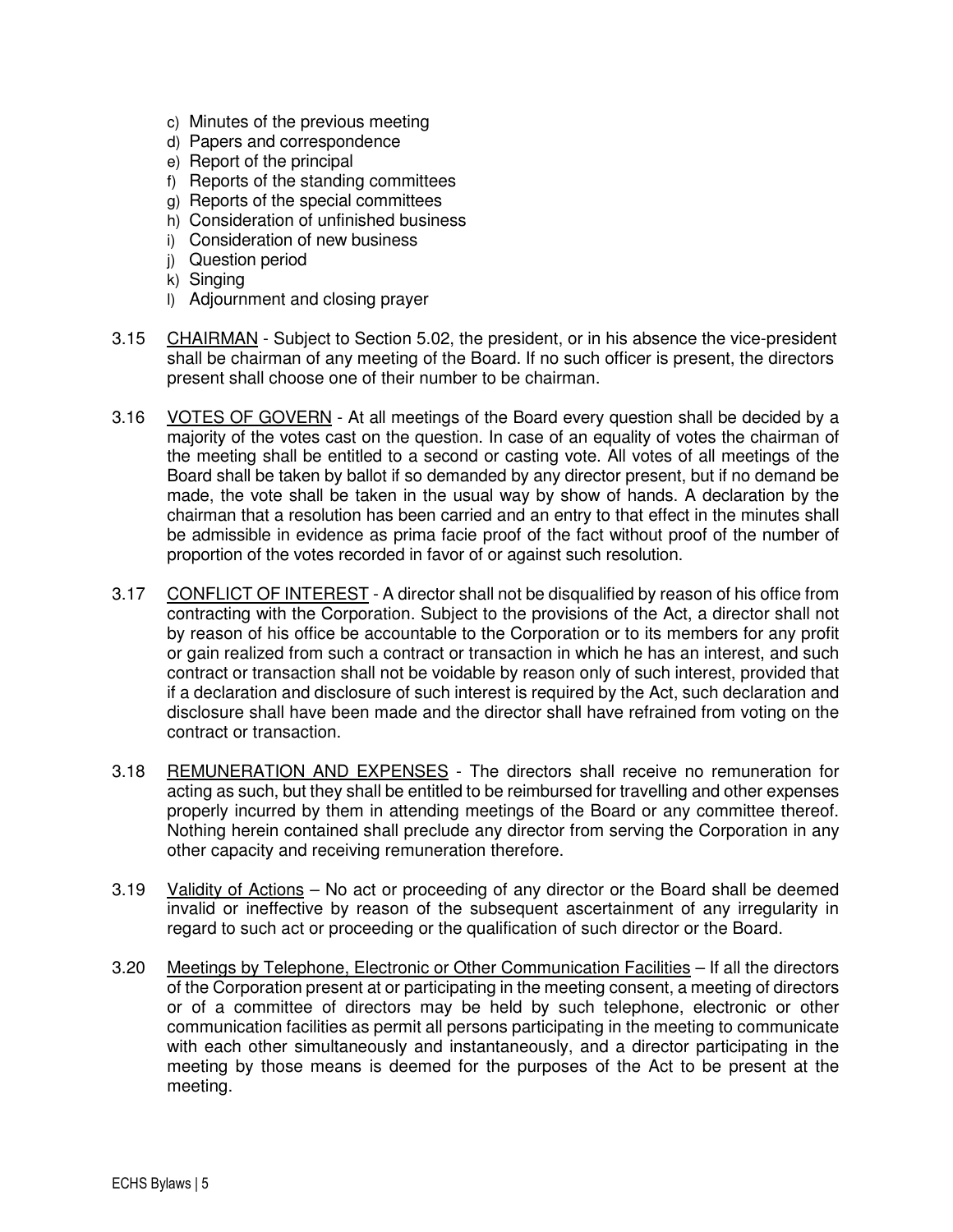# **SECTION FOUR COMMITTEES**

- 4.01 EXECUTIVE COMMITTEE Whenever the Board consists of more than 6 directors the board may elect from among its number an executive committee to be composed of not fewer than 3 directors, which committee may exercise all the powers of the Board, subject to any restrictions imposed from time to time by the Board.
- 4.02 STANDING COMMITTEES The Board shall each year following the election of directors, elect or appoint from among the members of the Corporation the following standing committees, whose function shall be advisory only, and the Board may appoint the chairman of each such committee or provide for their election or appointment.
- 4.02.01 EDUCATION COMMITTEE This committee shall:
	- a) consider all matters relative to the educational programme and policies of the school operated by the Corporation from time to time and at any time (the "School") and make recommendations concerning the same to the Board; and
	- b) keep itself informed in regard to the scriptural character and scholastic quality of the instruction given by the teaching staff, of the course of study, of discipline and of the general educational needs of the School, and make recommendations concerning these and other related matters to the Board.
- 4.02.02. EX-OFFICIO MEMBER The principal is ex-officio an advisory member of the Education Committee.
- 4.02.03 FINANCE COMMITTEE This committee shall:
	- a) recommend to the Board a budget for the ensuing year;
	- b) make suggestions to the Board as to the manner in which the school is to be maintained financially, indicating the various sources of income and how moneys are to be collected from these sources; and
	- c) make recommendations to the Board regarding the payment of tuition of children whose parents are financially unable to pay the required tuition fees.
- 4.02.04 PUBLIC RELATIONS COMMITTEE This committee shall:
	- a) recommend to the Board a program of action by which the cause of Reformed education may be advanced, promoted and strengthened;
	- b) make the necessary arrangements to carry out such program of action; and
	- c) with a view to encouragement, to call on parents who are not members of the Corporation, or do not send their children to the School and to visit members and single persons moving into the community.
- 4.02.05 PROPERTY COMMITTEE This committee shall: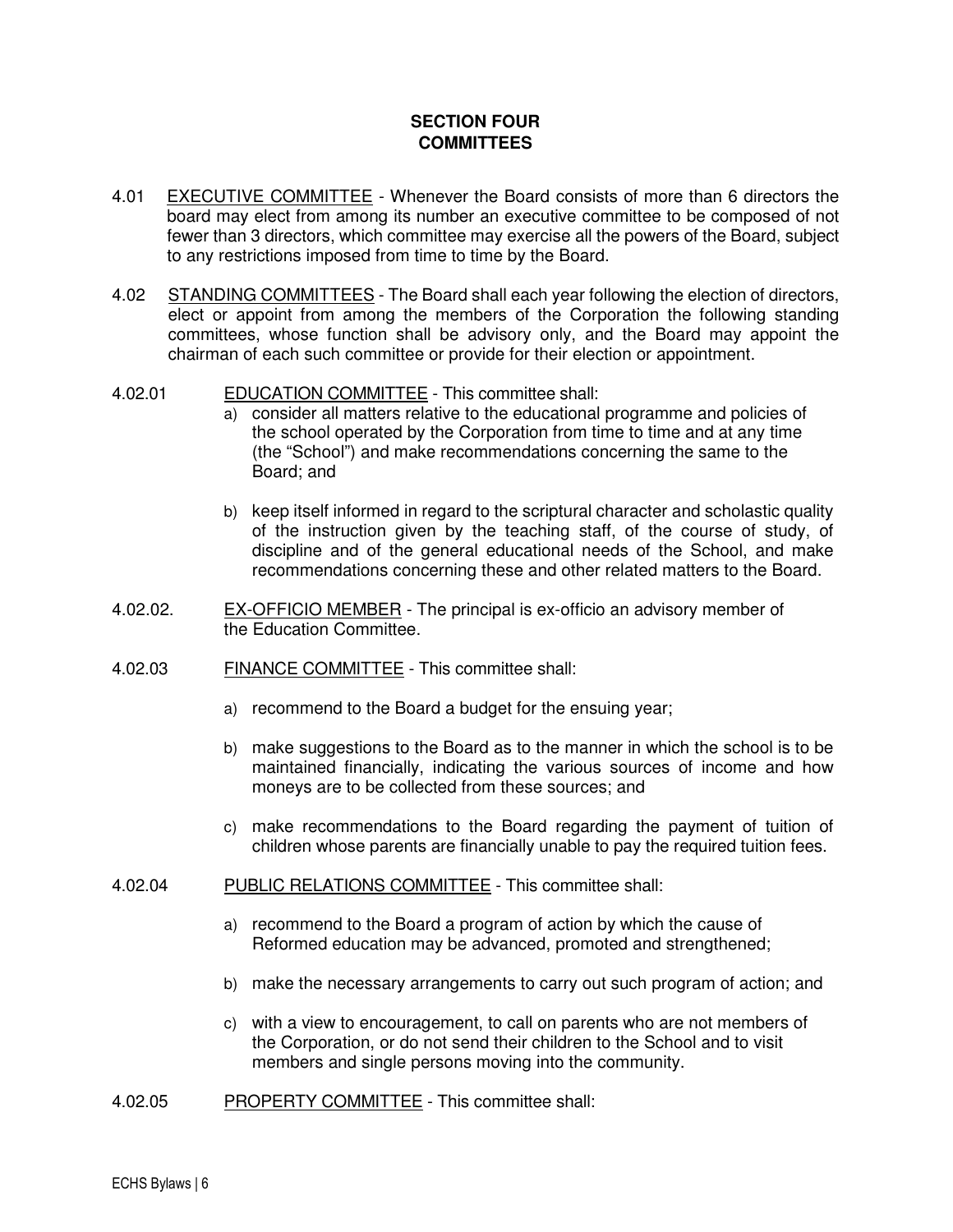- a) concern itself with all phases of the proper care, maintenance and adequacy of the physical equipment of the School and make recommendations to the Board concerning these matters; and
- b) make recommendations to the Board concerning the appointment, work and salary of the caretaker.
- 4.02.06 TRANSPORTATION COMMITTEE This committee shall concern itself with all matters concerning the transportation of children to and from the School, and make recommendations to the Board concerning these matters.
- 4.02.07 **HUMAN RESOURCES COMMITTEE** This committee shall investigate the qualifications of candidates for administrative and teaching positions and make recommendations to the Board in respect of appointments and salaries.
- 4.03 SPECIAL COMMITTEES The Board may from time to time elect or appoint such special committees as it may deem advisable, but the functions of any such special committees shall be advisory only.
- 4.04 EX-OFFICIO MEMBERS The president is an ex-officio advisory member of all standing and special committees and is entitled to receive notice of and to attend all meetings of such committees.
- 4.05 PROCEDURE Unless otherwise ordered by the Board, each standing and special committee shall have power to fix its quorum at not less than the majority of its members and to regulate its procedure, but the Board shall in its' discretion and at its' option, elect or appoint the chairman of each such committee.

# **SECTION FIVE OFFICERS**

- 5.01 ELECTION There shall be a president, a vice-president, a treasurer, a secretary and such other officers as the Board may determine from time to time. The president and vice-president shall be elected by the Board from among their number at the first meeting of the Board after the annual election of directors, provided that in default of such election, the then incumbents being members of the Board shall hold office until their successors are elected. The other officers of the Corporation need not be members of the Board and in the absence of written agreement to the contrary, the employment of all officers shall be settled from time to time by the Board.
- 5.02 PRESIDENT The president shall be the chief executive of the Corporation and, subject to the authority of the Board, shall have general supervision of the affairs of the Corporation. The president shall be responsible for the enforcement of the provisions of the Corporation's by-laws, particularly as they relate to the principles and purposes of the Society as defined in the "Conditions of Membership" in Section 7.01.
- 5.03 VICE-PRESIDENT During the absence or disability of the president his duties shall be performed and his powers exercised by the vice-president. The vice-president shall have such other powers and duties as the Board or the president may prescribe.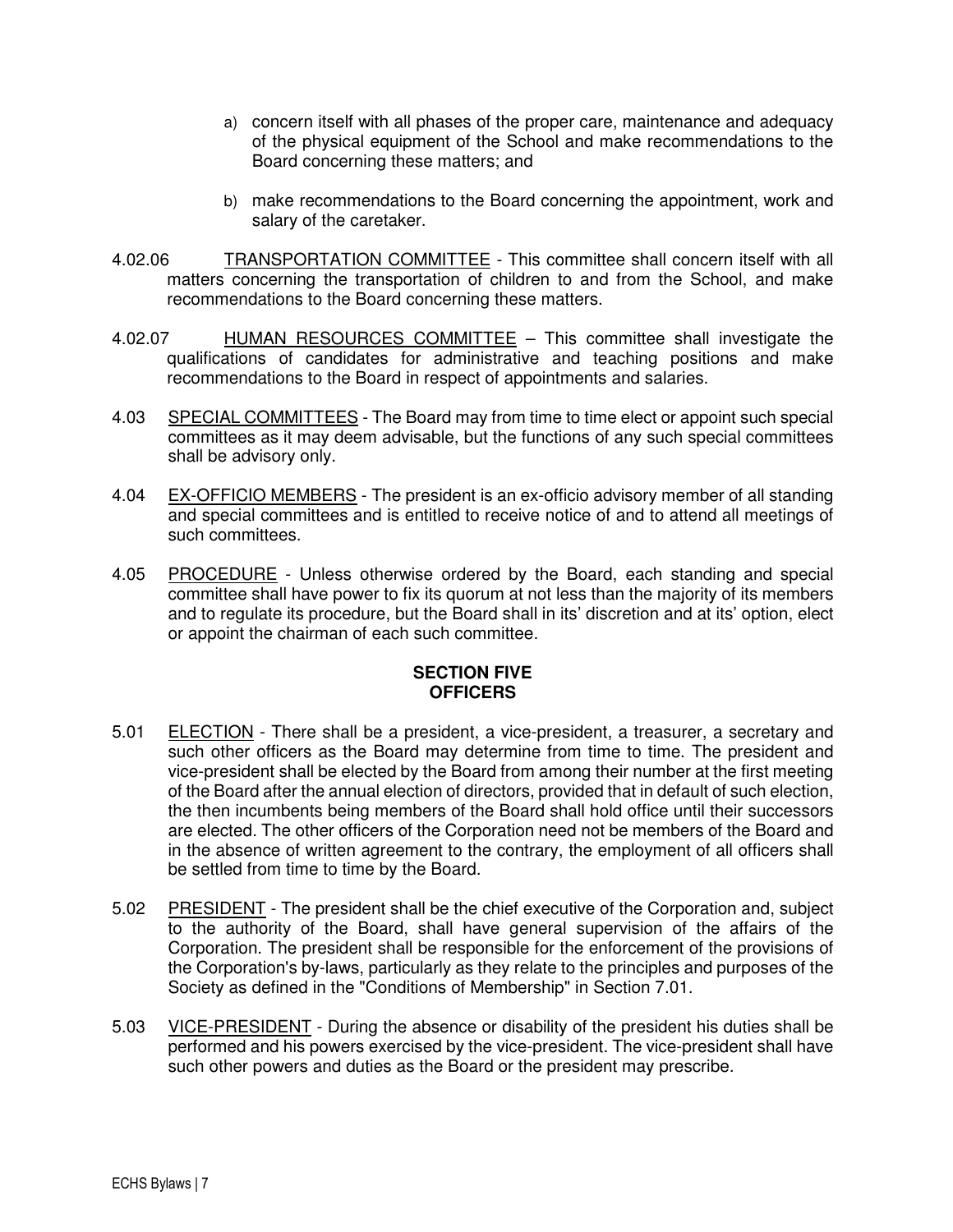- 5.04 SECRETARY The secretary shall attend and be the secretary of all meetings of members, of the Board, as well as of committees of the Board (unless such committees are directed by the Board to supply their own secretaries) and shall enter or cause to be entered in records kept for that purpose minutes of all proceedings thereat; he shall give or cause to be given, as and when instructed, all notices to directors, members, auditors, and members of committees of the Board; he shall be the custodian of the stamp or mechanical device generally used for affixing the corporate seal of the Corporation and of all books, papers, records, documents and instruments belonging to the Corporation except when some other officer or agent has been appointed for that purpose; and he shall have such other duties as the Board or the president may prescribe.
- 5.05 TREASURER The treasurer shall keep proper accounting records in compliance with the Act and all applicable laws relating to the Corporation maintaining its status as a registered charity, and under the direction of the Board shall control the deposit of money, the safekeeping of securities and the disbursement of the funds of the Corporation; he shall render to the Board whenever required an account of all his transactions as treasurer and of the financial position of the Corporation; and he shall have such other duties as the Board or the president may prescribe.
- 5.06 DUTIES OF ASSISTANTS AND OTHER OFFICERS The duties of all other officers of the Corporation shall be such as the terms of their engagement call for or as the Board or the president may prescribe. Any of the powers and duties of an officer to whom an assistant has been appointed may be exercised and performed by such assistant unless the Board or the president otherwise directs.
- 5.07 VARIATION OF DUTIES From time to time the Board may vary, add to or limit the powers and duties of any officer.
- 5.08 TERM OF OFFICE The Board may remove at its pleasure any officer of the Corporation, without prejudice to such officer's rights under any employment contract. Otherwise each officer elected or appointed by the Board shall hold office until his successor is elected or appointed.
- 5.09 TERMS OF EMPLOYMENT AND REMUNERATION The terms of employment and the remuneration of officers elected or appointed by the Board shall be settled by it from time to time.
- 5.10 AGENTS AND ATTORNEYS The Board shall have power from time to time to appoint agents or attorneys for the Corporation in or out of Canada with such power of management or otherwise (including the power to sub-delegate) as may be thought fit.
- 5.11 FIDELITY BONDS The Board may require such officers, employees and agents of the Corporation as the Board deems advisable to furnish bonds for the faithful discharge of their duties, in such form and with such surety as the Board may from time to time prescribe.

### **SECTION SIX PROTECTION OF DIRECTORS, OFFICERS AND OTHERS**

6.01 LIMITATION OFLIABILITY - No director or officer of the Corporation shall be liable for the acts, receipts, neglects or defaults of any other director or officer or employee, or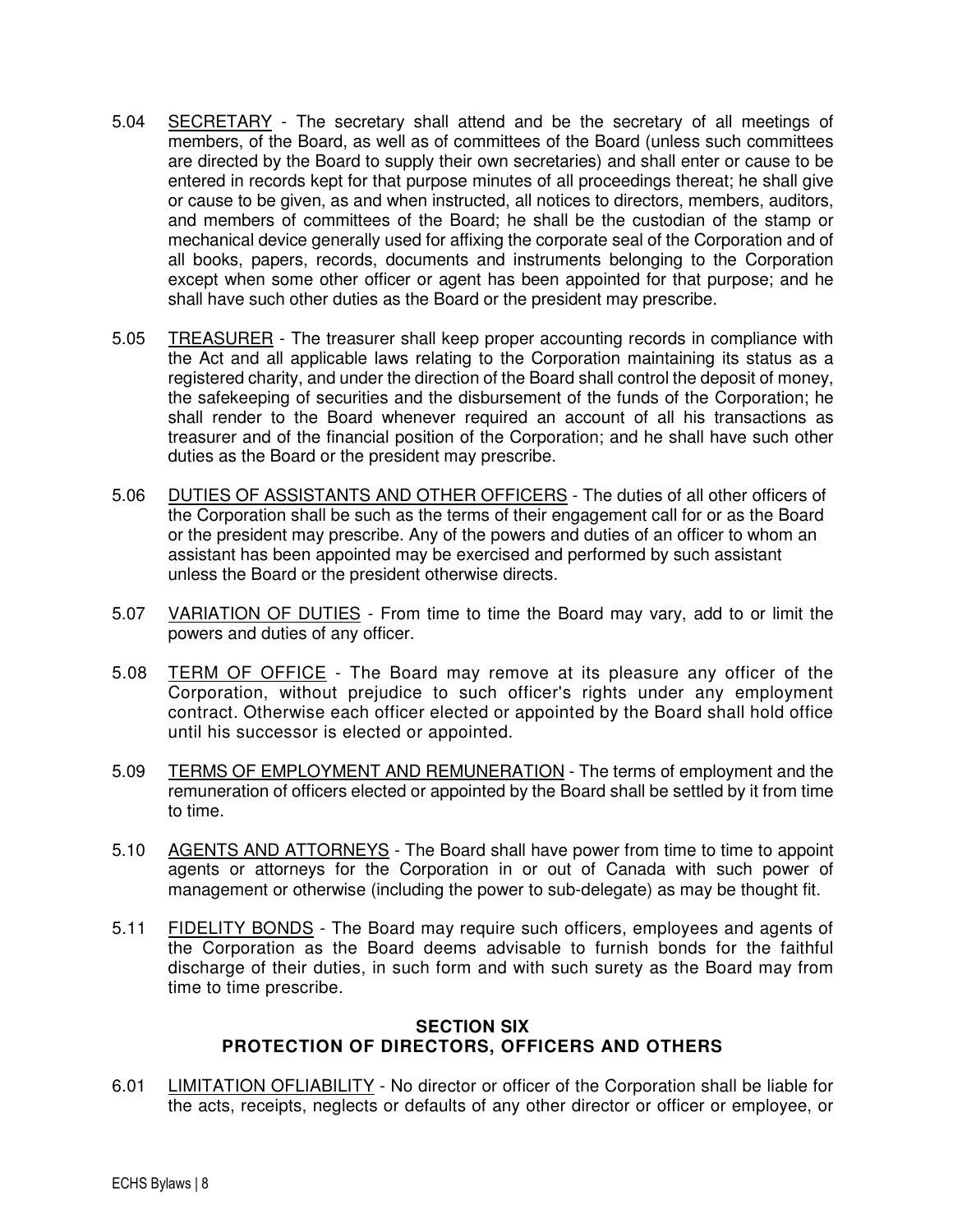for joining in any receipt or other act for conformity, or for any loss, damage, or expense happening to the Corporation through the insufficiency or deficiency of title to any property acquired by order of the Board for or on behalf of the Corporation, or for the insufficiency or deficiency of any security in or upon which any of the moneys of the Corporation shall be invested, or for any loss of damage arising from the bankruptcy, insolvency or tortious acts of any person with whom any of the moneys, securities or effects of the Corporation shall be deposited, or for any loss occasioned by any error of judgment or oversight on his part, or for any other loss, damage or misfortune whatever which shall happen in the execution of the duties of his office or in relation thereto, unless the same are occasioned by his own willful neglect or default, provided that nothing therein shall relieve any director or officer of any liability imposed upon him by the Act.

- 6.02 INDEMNITY Every director and every officer of the Corporation and every other person who has undertaken or is about to undertake any liability on behalf of the Corporation and his heirs, executors, administrators, and other legal personal representatives shall, from time to time, be indemnified and saved harmless by the Corporation from and against:
	- a) any liability and all costs, charges and expenses that he sustains or incurs in respect of any action, suit or proceeding that is proposed or commenced against him for or in respect of anything done or permitted by him in respect of the execution of the duties of his office; or
	- b) all other costs, charges and expenses that he sustains or incurs in respect of the affairs of the Corporation.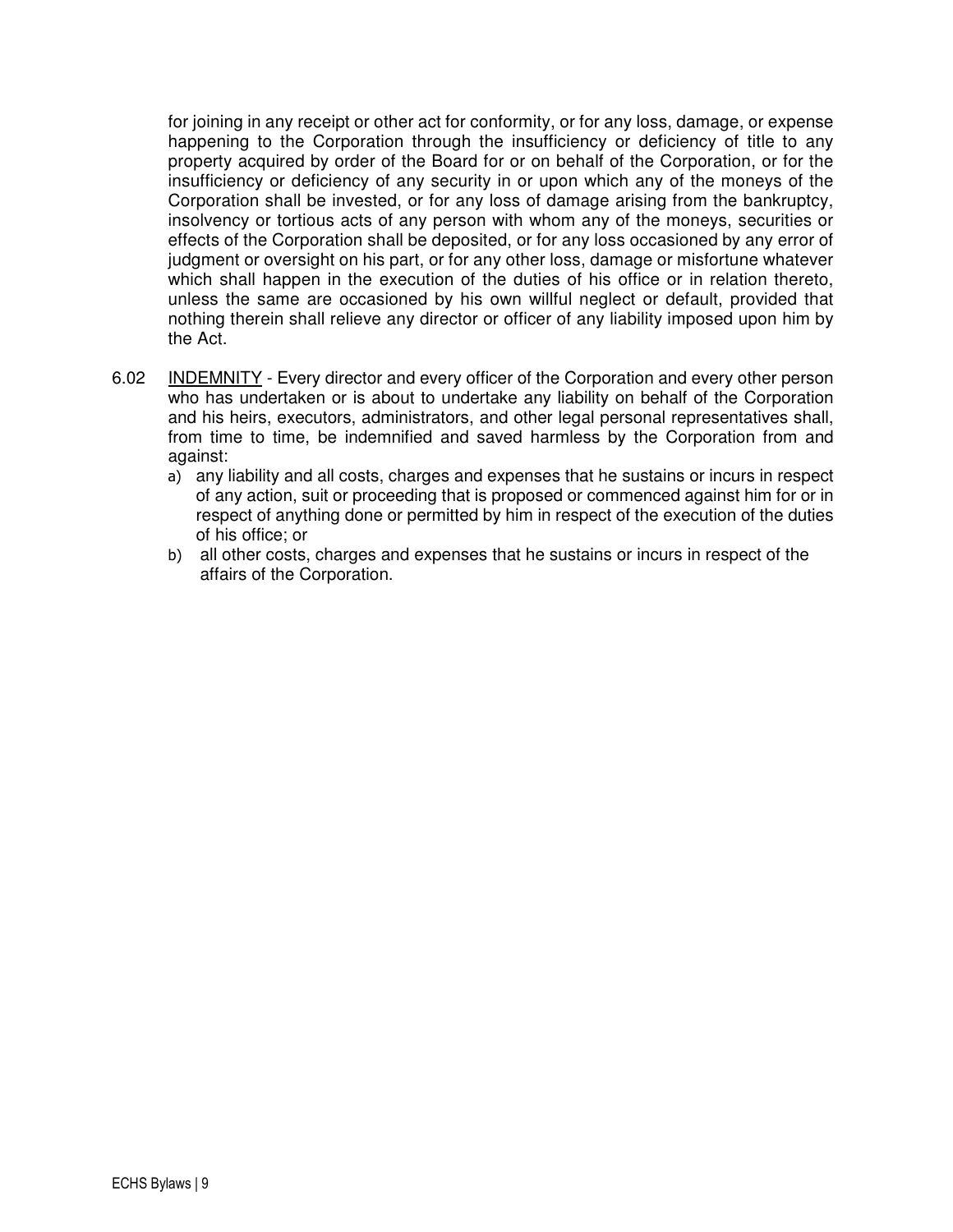## **SECTION SEVEN MEMBERSHIP**

7.01 CONDITIONS OF MEMBERSHIP - The membership shall consist of the individuals as are admitted as members to the classes of membership defined in Section 7.02 by the Board. Prior to admission as a member each applicant for membership shall acknowledge to the Board or to such members or members of the Board as are designated for that purpose that he subscribes to the principles and purposes of the Corporation, expressed in the following words to be known as "conditions of membership":

### CONDITIONS OF MEMBERSHIP IN EMMANUEL CHRISTIAN HIGH SCHOOL ASSOCIATION INCORPORATED (hereinafter called the "Corporation")

The members of the Corporation hereby subscribe to the following principles:

- a) We believe that it is both privilege and duty that the children of the Covenant be educated in accordance with Holy Scripture and to the honour and glory of the Covenant God and are convinced that this can best be accomplished in parentally controlled independent schools.
- b) We hereby acknowledge that the basis of the Society is Holy Scripture, as confessed in the Three Forms of Unity, that is; the Belgic Confession, the Heidelberg Catechism, and the Canons of Dort.
- c) The primary purpose of the Corporation is to maintain a school for the daily instruction of the children of the members in accordance with the basis of the Corporation set out in section 7.01(b).
- d) All parents and guardians and singles persons (including widows and widowers) of 18 years and older are eligible for membership in the Corporation provided they are communicant members in good standing of a Canadian Reformed Church or of a church with whom the federation of the Canadian Reformed Churches maintains a sister church relationship. The annual dues and other assessments and tuition fees will be determined by the Board of the Corporation and must be approved by the membership. Membership confers the privilege of voting at the meetings of the Society as provided for in the by-laws, and implies as well a readiness to participate in activities entered into by the Corporation.
- e) Enrolment in the school is open to children of parents and guardians who are members of the Corporation. Any other enrolment is subject to the approval of the Board of directors of the Corporation, in their discretion,
- f) Members may resign by giving notice in writing to the Board of directors of the Corporation.
- g) A member shall remain liable for payment of any assessment or other sum levied or which become payable by him to the Corporation prior to his resignation.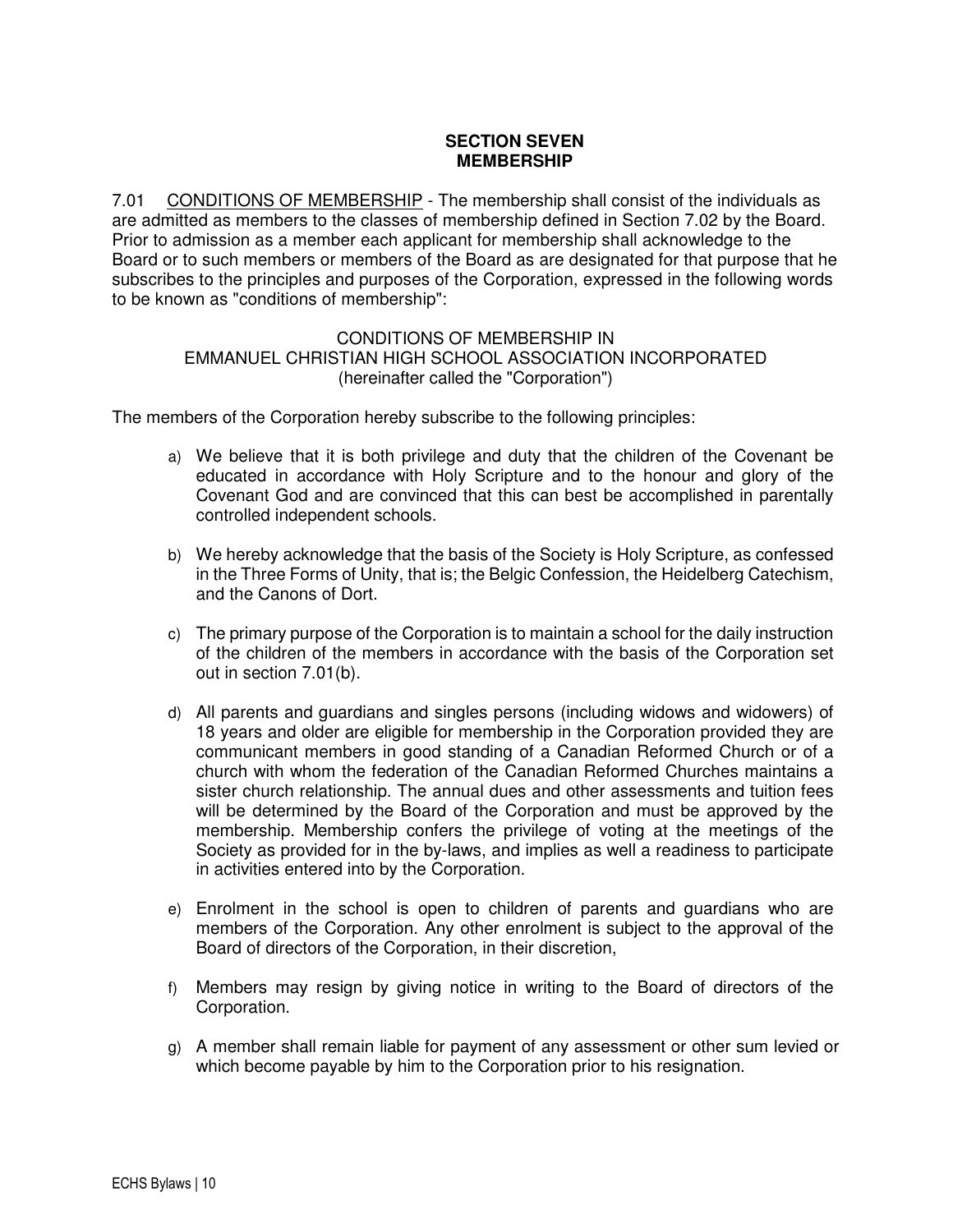- h) Subject to the by-laws of the Corporation, each member in good standing shall be entitled to one vote on each question arising at any special or general meeting of the members.
- i) In the event of dissolution or winding-up of the Corporation all its remaining assets after payment of liabilities, shall be distributed to one or more registered charitable organizations in Canada which adhere to the doctrine, expressed in the standards of the Canadian Reformed Churches, as accepted within the federation of the said Churches as at the date of incorporation of the Corporation.
- j) The foregoing conditions of membership, with the exception of clauses (b), (c), and (i) and this clause, may only be amended by special resolution of the Board of directors of the Corporation confirmed and ratified by a special resolution of the members at a special meeting of the members of the Corporation at which at least two-thirds of the members are present and of which at least two-thirds of the members present are in favor of the resolution. If at such meeting the required number of members are not present, a second special meeting of members shall be called at which the proposed amendments may be accepted, if at least two-thirds of the members present vote in favor of the resolution, even though less than two-thirds of the members are present at such meeting. Sections 7.01 (b), (c), and (i) and this section 7.01 (j) shall not hereafter be altered or amended in any way at any time.
- 7.02 CLASSES OF MEMBERSHIP The membership of the Society shall consist of the following classes:
- 7.02.01 REGULAR MEMBERSHIP Regular membership shall include single persons (including widows and widowers) and married couples who have school age children, or whose children are beyond school age.
- 7.02.02PARENTAL MEMBERSHIP Parental membership shall be comprised of parents and guardians of school age children.
- 7.02.03SPECIAL MEMBERSHIP A special membership, upon special terms, may be granted by the Board, in its discretion, to any single person or married couple who have satisfied the Board that they are unable to pay the dues and fees payable by regular or parental members.
- 7.03 HUSBAND AND WIFE For all purposes of the by-laws of the Corporation a regular, parental or special membership held by a husband and wife shall be regarded as a single membership.
- 7.04 MEMBERSHIP DUES ASSESSMENTS AND FEES No dues or fees are payable by members, except such, if any, as shall from time to time be fixed by majority vote by the Board, which vote shall become effective only when confirmed by a majority vote of the members at an annual or other general meeting. The Board shall, upon request, notify any members of the dues or fees at any time payable by him. A person automatically ceases to be a member of the Corporation if he fails to pay his arrears of dues or fees within thirty days after notice to him in writing of such arrears by the Board, but any such member may be reinstated by unanimous vote of the Board.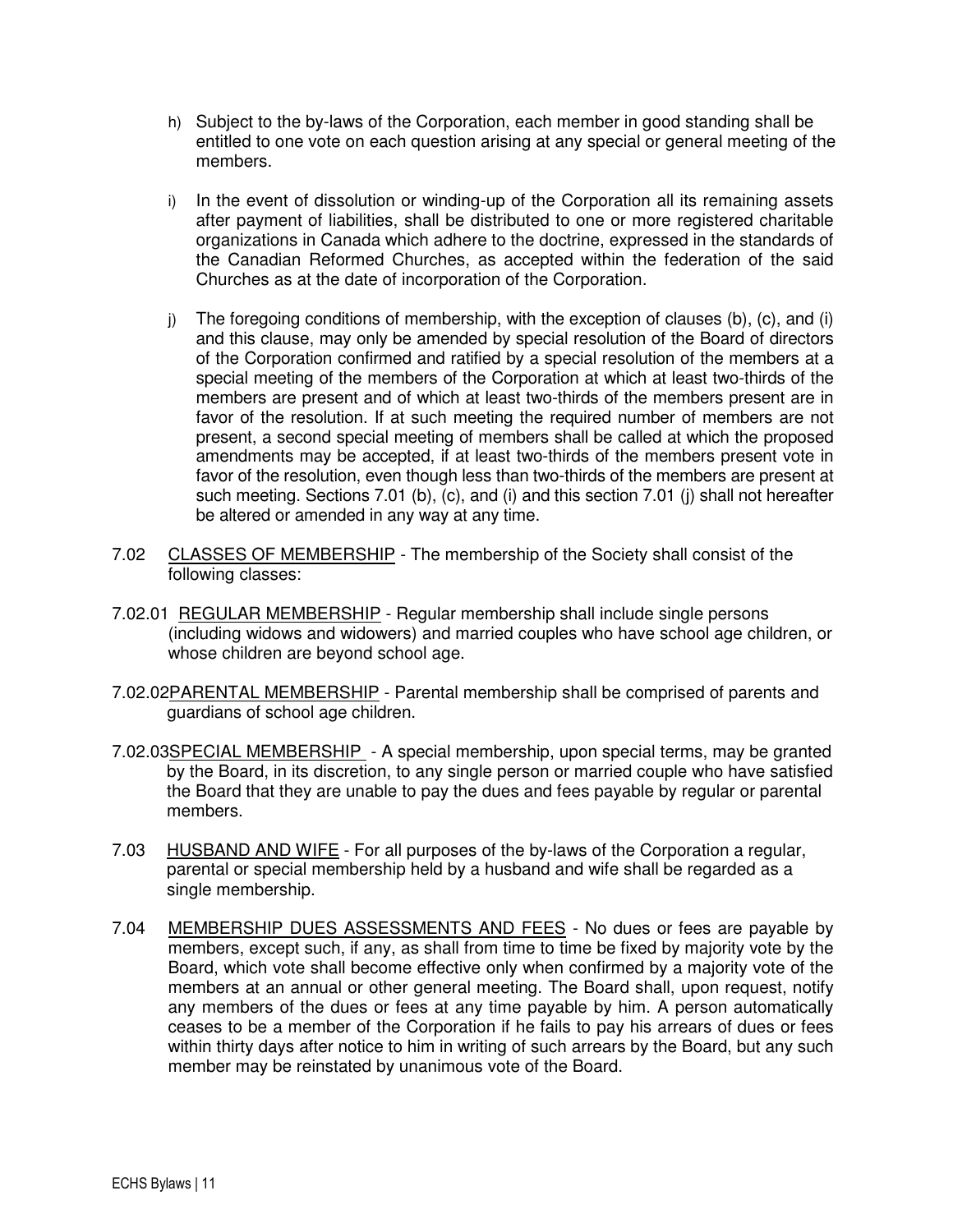- 7.05 TERMINATION OF MEMBERSHIP A person ceases to be a member in the following cases:
	- a) upon his death;
	- b) by giving notice in writing of his resignation to the Board;
	- c) when he ceases to be a communicant member in good standing of a Canadian Reformed Church or of a church with whom the federation of Canadian Reformed Churches maintains a sister church relationship; or
	- d) if he fails to pay his arrears of dues or fees within thirty days after written notice to him of such arrears by the Board.
- 7.06 CONTRIBUTING ASSOCIATES A person may be a contributing associate (but not a member) of the Corporation if he is admitted by the Board as such and pays a minimum fee set by the Board from time to time.

### **SECTION EIGHT MEETINGS OF MEMBERS**

- 8.01 ANNUAL MEETINGS The annual meeting of members shall be held at such time and on such day in the fall of each year as the Board, the president, or vice-president may from time to time determine, for the purpose of receiving the reports and statements required by the Act to be laid before the annual meeting, electing directors, unless it is determined to complete this at another general or special meeting of members, appointing auditors and fixing or authorizing the Board to fix their remuneration, and for the transaction of such other business as may properly be brought before the meeting.
- 8.02 GENERAL AND SPECIAL MEETINGS The Board, the president, or the vice-president shall have power to call a general or special meeting of members at any time.
- 8.03 PLACE OF MEETING Meetings of members shall be held at the head office of the Corporation or elsewhere in the municipality in which the head office is situated or, if the Board shall so determine, at some other place in Ontario.
- 8.04 NOTICE OF MEETINGS Notice of the time and place of each meeting of members shall be given in the manner provided in Section Twelve not less than ten days before the date of the meeting to each member. Notice of a special meeting of members shall state the general nature of the business to be transacted at it. The auditors of the Corporation are entitled to receive all notices and other communications relating to any meeting of members that any member is entitled to receive.
- 8.05 RECORD DATE FOR NOTICE The record date for notice shall be the day on which notice is given, and only those persons who are entered in the register of members at that date shall be entitled to notice of any meeting of members.
- 8.06 MEETINGS WITHOUT NOTICE A meeting of members may be held without notice at any time and at any place permitted by the Act or the letters patent or by-laws (a) if all the members entitled to vote thereat are present in person or represented by proxy or if those not present or represented by proxy waive notice of or otherwise consent to such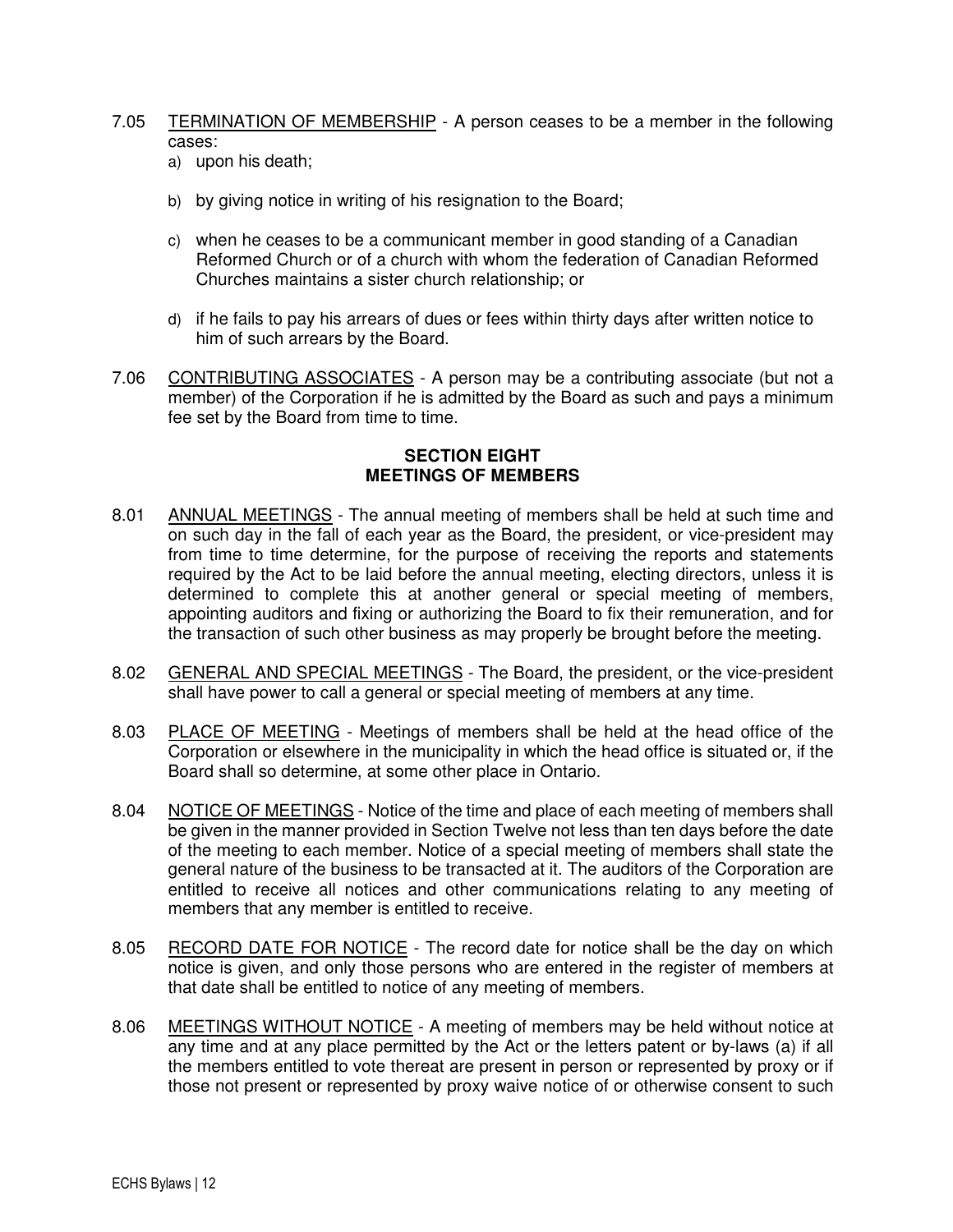meeting being held; and at such meeting any business may be transacted which the Corporation at a meeting of members may transact.

- 8.07 CHAIRMAN, SECRETARY and SCRUTINEERS The president, or, in his absence the vice-president shall be chairman of any meeting of members. If no such officer is present within 15 minutes from the time fixed for holding the meeting, the persons present and entitled to vote may choose one of their number to be chairman. If the secretary and assistant secretary of the Corporation are both absent, the chairman will appoint some person, who need not be a member, to act as secretary of the meeting. If desired, one or more scrutineers, who need not be members, may be appointed by a resolution or by the chairman with the consent of the meeting.
- 8.08 PERSONS ENTITLED TO BE PRESENT The only persons entitled to attend a meeting of members shall be those entitled to vote thereat, the auditors of the Corporation and others who, although not entitled to vote, are entitled or required under any provision of the Act of the letters patent or by by-laws to be present at the meeting. Any other person may be admitted only on the invitation of the chairman of the meeting or with the consent of the meeting.
- 8.09 QUORUM A quorum for the transaction of business at any meeting of members shall be not less than one-third of the members present in person or presented by proxy and entitled to vote at the meeting, provided that in no case shall any meeting be held unless there are a least five members present in person who are entitled to vote at the meeting.
- 8.10 RIGHT TO VOTE At any meeting of members every person shall be entitled to vote who is entered in the records of the Corporation as a member in good standing at least 24 hours before the meeting.
- 8.11 PROXIES Every member entitled to vote at a meeting of members may appoint another member as his proxy to attend and act for him at the meeting in the manner, to the extent and with the power conferred by the instrument appointing him. An instrument appointing a proxy shall be in writing executed by or on behalf of the appointer. An instrument appointing a proxy shall be acted upon only if it has been received by the secretary of the Corporation or by the chairman of the meeting or any adjournment thereof prior to the time of voting.
- 8.12 HUSBAND AND WIFE In all cases where a husband and wife are members, either of them present in person or represented by proxy at a meeting of members may, in the absence of the other, vote thereon; but if both of them shall be present in person or represented by proxy, they shall vote together as one on all questions.
- 8.13 VOTES TO GOVERN At any meeting of members every question shall, unless otherwise required by the letters patent by-laws or by-law, be determined by the majority of the votes cast on the question. In case of an equality of votes either upon a show of hands or upon a poll, the chairman of the meeting shall be entitled to a second or casting vote. The chairman of any meeting has the authority to rule any suggestion or proposal to govern or operate in any manner in-consistent with this bylaw no. 1, the Act or applicable law, to be out of order.
- 8.14 SHOW OF HANDS Subject to the provisions of the Act, any question at a meeting of members shall be decided by a show of hands unless a poll thereon (by ballot or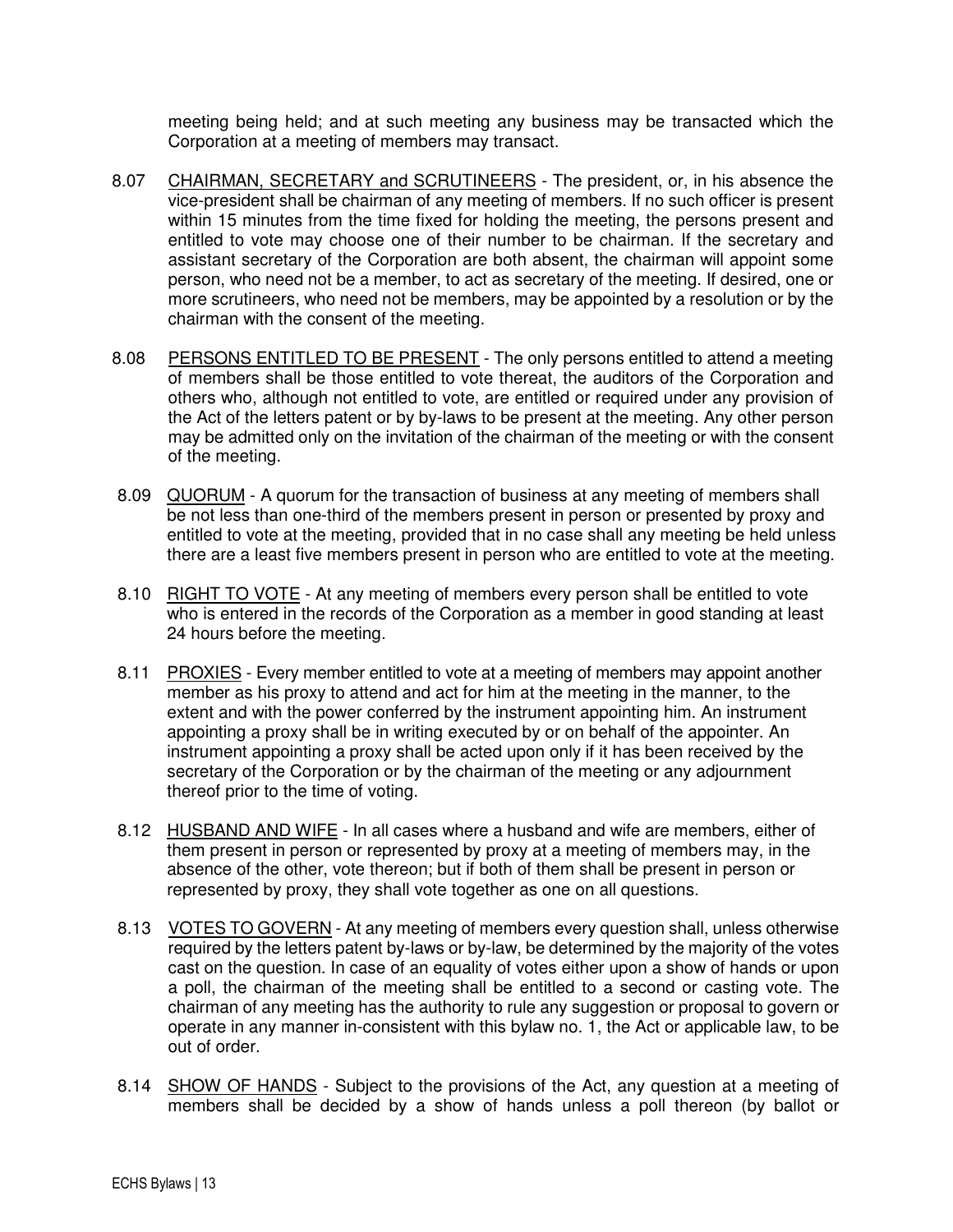otherwise) is required or demanded as hereinafter provided. Upon a show of hands every person who is present and entitled to vote shall have one vote. Whenever a vote by show of hands shall be taken upon a question, unless a poll thereon is so required or demanded, a declaration by the chairman of the meeting that the vote upon the question has been carried or carried by a particular majority or not carried and an entry to that effect in the minutes of the meeting shall be prima facie evidence of the fact without proof of the number of proportion of the votes recorded in favor of or against any resolution or other proceeding in respect of the said question, and the result of the vote so taken shall be the decision of the members upon the said question.

- 8.15 POLLS On any question proposed for consideration at a meeting of members, and whether or not a show of hands has been taken thereon, the chairman may require or any person entitled to vote may demand a poll thereon. A poll so required or demanded shall be taken in such manner, as the chairman shall direct. A requirement or demand for a poll may be withdrawn at any time prior to the taking of the poll. Upon a poll each member present in person or by proxy shall be entitled to one vote, and the result of the poll so taken shall be the decision of the members upon the said question.
- 8.16 ADJOURNMENT The chairman at a meeting of members may, with the consent of the meeting and subject to such conditions as the meeting may decide, adjourn the meeting from time to time and from place to place. No notice shall be required of any such adjournment. Such adjournment may be made notwithstanding that no quorum is present.

### **SECTION NINE FINANCIAL AND BUSINESS MATTERS OF THE CORPORATION**

- 9.01 FINANCES The funds necessary for the operation of the Corporation and the school maintained by the Corporation shall be obtained primarily from the dues and other assessments paid by the members, from donations, and from tuition fees paid by the parents of the children attending the school. The annual dues and tuition fees shall be raised by special assessments from members, donations, church offerings, fund drives, gifts from person and other organizations and by other means consistent with the purposes and character of the Corporation.
- 9.02 FINANCIAL YEAR Until changed by resolution of the Board the financial year of the Corporation shall end on the last day of June in each year.
- 9.03 EXECUTION OF INSTRUMENTS By-laws, membership certificates, deeds, transfers, assignments, contracts, obligations, certificates, and other instruments may be signed on behalf of the Corporation by two persons, one of whom holds the office of president, vicepresident, general manager or director and the other of whom holds one of the said offices or the office of secretary, treasurer, assistant secretary, assistant treasurer, or any other office created by by-law or the Board. In addition, the Board may from time to time direct by resolution the manner in which and the person or persons by whom any particular instrument or class of instruments may or shall be signed.
- 9.04 BANKING ARRANGEMENTS The banking business of the Corporation shall be transacted with such banks, trust companies or other bodies corporate or other organizations as may from time to time be designated by or under the authority of the Board. Such banking business or any part thereof shall be transacted under such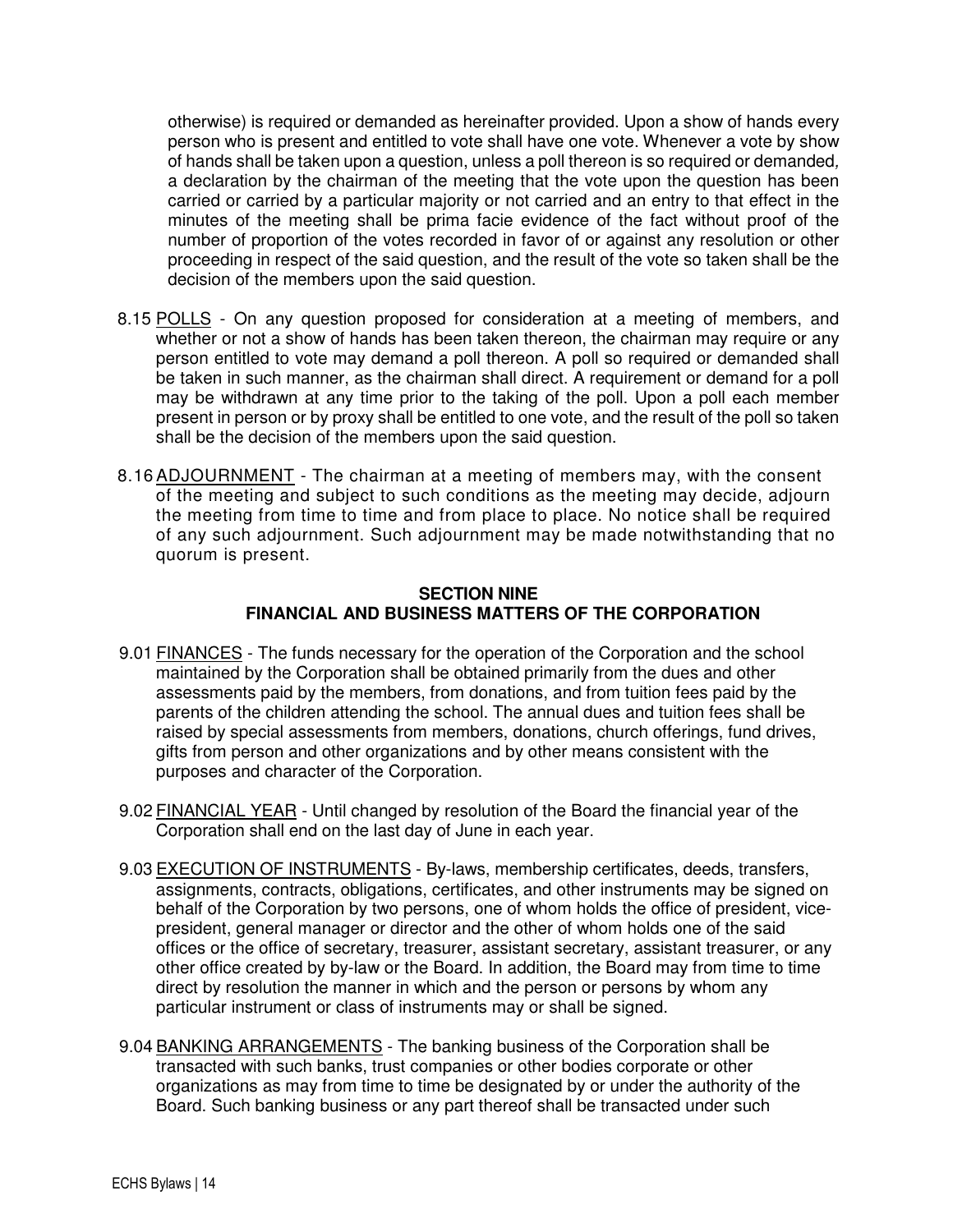agreements, instructions and delegations of powers as the Board may from time to time prescribe or authorize.

- 9.05 CHEQUES OR BILLS OF EXCHANGE All cheques, bills of exchange or other orders for the payment of money, notes or other evidences of indebtedness issued in the name of the Corporation, shall be signed by such officer or officers, agent or agents of the Corporation and in such manner as agents may alone endorse notes and drafts for collection on account of the Corporation through its bankers, and endorse notes, and cheques for deposit with the Corporation's bankers for the credit of the Corporation, or the same may be endorsed "for collection" or "for deposit" with the bankers of the Corporation by using the Corporation's rubber stamp for the purpose. Any one of such officers or agents so appointed may arrange, settle, balance and certify all, books and accounts between the Corporation and the Corporation's bankers and may receive all paid cheques and vouchers and sign all the bank's forms or settlement of balances and release or verification slips.
- 9.06 DEPOSIT OF SECURITIES FOR SAFEKEEPING The securities of the Corporation shall be deposited for safekeeping with one or more bankers, trust companies or other financial institutions to be selected by the Board. Any and all securities so deposited may be withdrawn, from time to time, only upon the written order of the Corporation signed by such officer or officers, agent or agents, of the Corporation and in such manner, as shall from time to time be determined by resolution of the Board and such authority may be general or confined to specific instances. The institutions which may be so selected as custodians by the Board shall be fully protected in acting in accordance with the directions of the Board and shall be in no event be liable for the due application of the securities so withdrawn from deposit or the proceeds thereof.
- 9.07 VOTING RIGHTS IN OTHER BODIES CORPORATE The signing officers of the Corporation may execute and deliver instruments of proxy and arrange for the issuance of voting certificates or other evidence of the right to exercise the voting rights attaching to any securities held by the Corporation. Such instrument, certificates or other evidence shall be in favor of such person or persons as may be determined by the officers signing or arranging for them. In addition, the Board may from time to time direct the manner in which and the person or persons by whom any particular voting rights or class of voting rights may or shall be exercised.

### **SECTION TEN BORROWING AND SECURITIES**

- 10.01 BORROWING POWER The Board may from time to time, in such amount (to a maximum of \$10,000) and on such terms as it deems expedient:
	- a) borrow money on the credit of the Corporation;
	- b) issue, sell or pledge debt obligations (including bonds, debentures, notes or other similar obligations, secured or unsecured) of the Corporation;
	- c) charge, mortgage, hypothecate or pledge all or any of the currently owned or subsequently acquired real or personal, movable or immovable property of the Corporation, including book debts, rights, powers, franchises and undertakings, to secure any debt obligations or any money borrowed, or other debt or liability of the Corporation.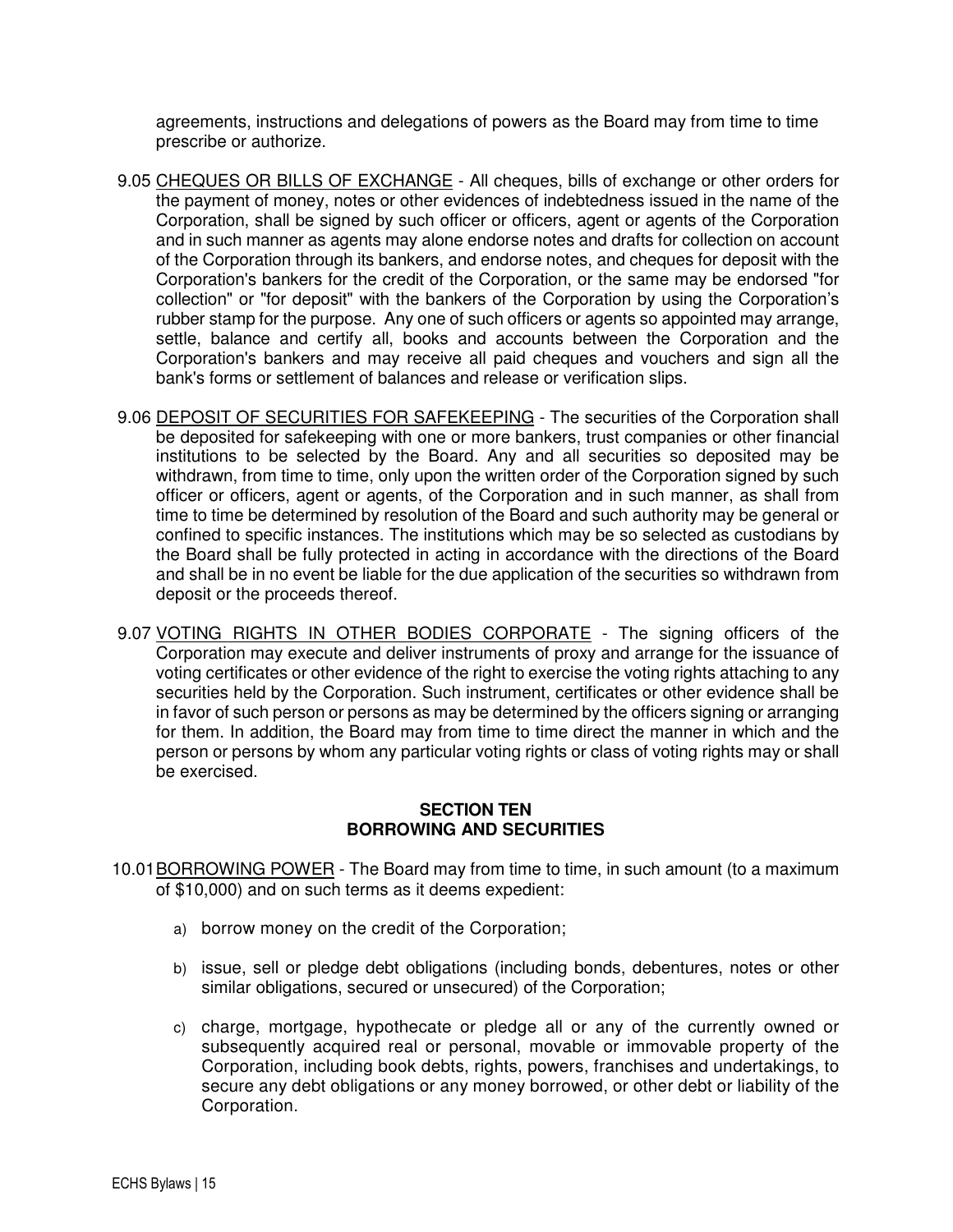- 10.02 IDEM The Board may exceed the \$10,000 limit set in the previous section only after it has obtained the consent of the members given at a duly constituted meeting of members.
- 10.03 DELEGATIONS The board may from time to time delegate to such one or more of the directors and officers of the Corporation as may be designated by the Board all or any of the powers conferred on the Board by Section 10.01 to such extent and in such manner as the Board shall determine at the time of each such delegation.

### **SECTION ELEVEN THE STAFF**

- 11.01 APPOINTMENT The principal and teachers shall be appointed by the Board after careful consideration of their spiritual, academic, and physical qualifications. They shall be appointed for such terms, with such salary and upon such conditions (except as herein expressly provided) as the Board may determine.
- 11.02 CONDITIONS OF APPOINTMENT All permanent members of the teaching staff must be members of the Corporation. They must be communicant members in good standing of a Canadian Reformed Church or of a church with whom the federation of Canadian Reformed Churches maintains a sister church relationship, spiritually sound in their teaching and lead exemplary Christian lives.
- 11.03 DISMISSIAL OF TEACHERS The Board has the authority to dismiss a teacher who proves to be unfit for the work because such teacher's instruction or personal life conflicts with the basis and purpose of the Corporation.
- 11.04 COURSE OF STUDY A course of study outlining the work for each grade shall be prepared by the principal in collaboration with the teaching staff; after approval by the Board, this course of study shall govern all instruction in the school.
- 11.05 SCHOOL TERM The school term shall be determined by the Board and such holidays and vacations shall be allowed as may be decided upon by the Board.

### **SECTION TWELVE NOTICES**

- 12.01 METHOD OF GIVING NOTICES Any notice (which term includes any communication or document) to be given, sent, delivered or served pursuant to the Act, the letter patent, the by-laws, or otherwise to a member, director, officer, auditor or member of a committee of the Board shall be sufficiently given if delivered personally to the person to whom it is to be given or if delivered to his recorded address or if mailed to him at his recorded address by prepaid air or ordinary mail, or if sent to him at his recorded address by any means of prepaid transmitted or recorded communication, or, in the case of notices to members, if
	- a) posted on the bulletin board or boards of the Canadian Reformed Churches or churches with whom the federation of Canadian Reformed Churches maintains a sister church relationship of which there are members of the Corporation in the surrounding area;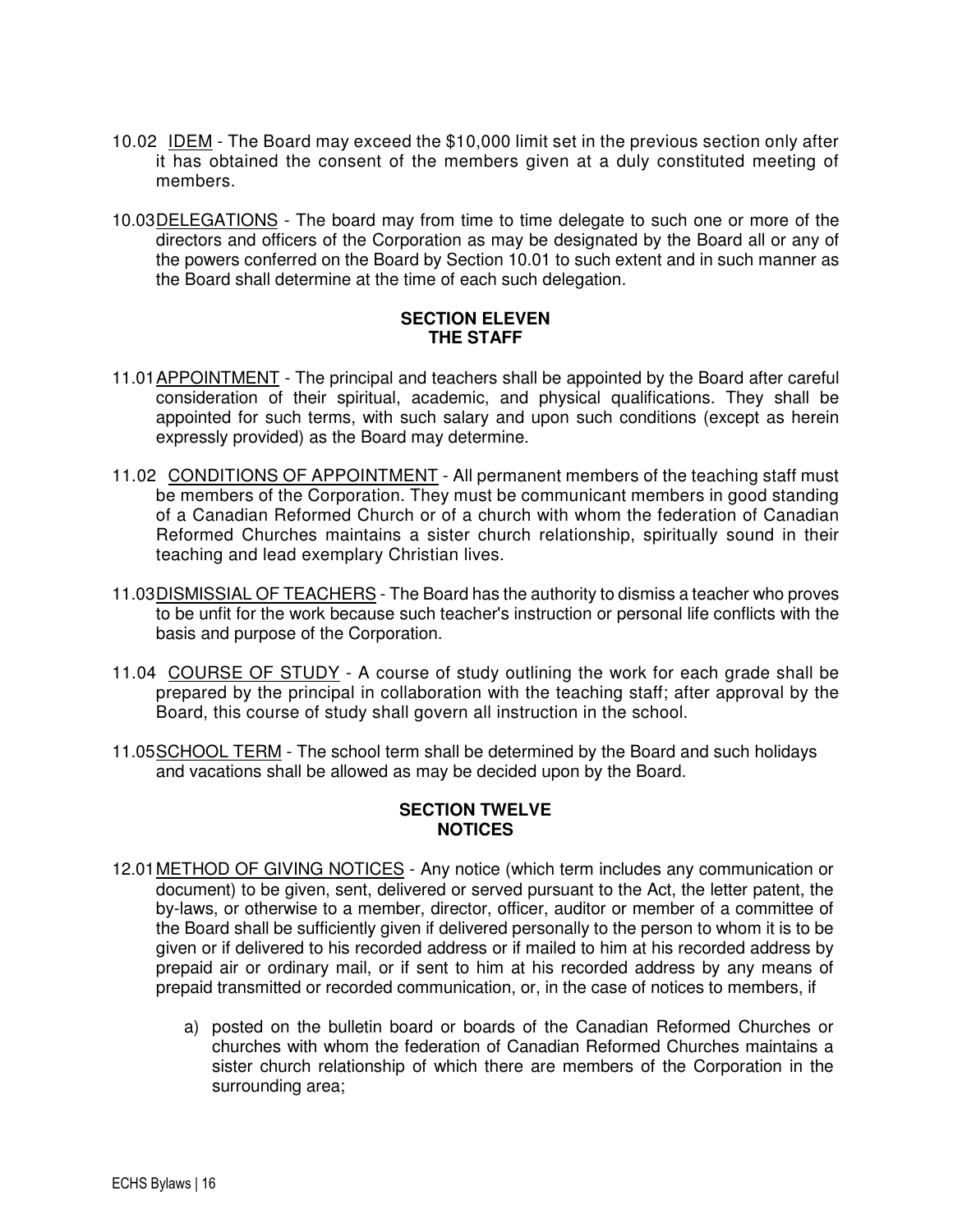- b) published in the bulletin or bulletins of the said churches; and
- c) set out in the Bulletin of the Corporation issued and distributed from time to time to the members

A notice so delivered shall be deemed to have been given when it is delivered personally or at the recorded address as aforesaid; a notice so mailed shall be deemed to have been given five days following when deposited in a post office of public letterbox; a notice sent by any means of transmitted or recorded communication shall be deemed to have been given when dispatched or delivered to the appropriated communication company or agency or its representative for dispatch. A notice so posted shall be deemed to have been given when it is posted up on such bulletin board or boards; and a notice so published shall be deemed to have been given when it is published in either or both of the said bulletins. The secretary may change or cause to be changed the recorded address of any member, director, officer or auditor in accordance with any information believed by him to be reliable.

- 12.02 COMPUTATION OF TIME In computing the date when notice must be given under any provision requiring a specified number of days' notice of any meeting or any event, the date of giving the notice shall be excluded and the date of the meeting or other event shall be included.
- 12.03 OMMISSIONS AND ERRORS The accidental omission to give any notice to any member, director, officer, auditor, or member of a committee of the Board, or the non-receipt of any notice by any such person or any error in any notice not affecting the substance thereof shall not invalidate any action taken at any meeting held pursuant to such notice or otherwise founded thereon.
- 12.04 WAIVER OF NOTICE Any member (or his duly appointed proxy), director, auditor, or member of a committee of the Board may waive any notice required to be given to him under any provision of the Act, the letter patent, the by-laws or otherwise and such waiver, whether given before or after the meeting or other event of which notice is required to be given, shall cure any default in giving such notice.
- 12.05 CLARIFICATION For clarification and for greater certainty, it is understood and agreed that all business and operations of the Corporation will be conducted in accordance with the By-laws of the Corporation and applicable law and that any change to the By-laws may only be effected strictly in accordance with applicable law and the By-laws and not on an ad-hoc basis.

### **SECTION THIRTEEN EFFECTIVE DATE**

13.01 Enactment - This by-law shall come into force without further formality upon its enactment.

Enacted as By-Law no. 1 by the directors of the Corporation at a meeting duly called and regularly held and at which a quorum was present on the 23<sup>rd</sup> day of November, 2006 and confirmed by a special resolution of the members of the Corporation at a meeting of the members duly called and regularly held on March 2<sup>nd</sup>, 2006, with amendments approved at a meeting duly called and regularly held and at which a quorum was present on the  $29<sup>th</sup>$  day of May, 2019, and complete bylaws including these technical amendments presented to the membership November 26, 2020.